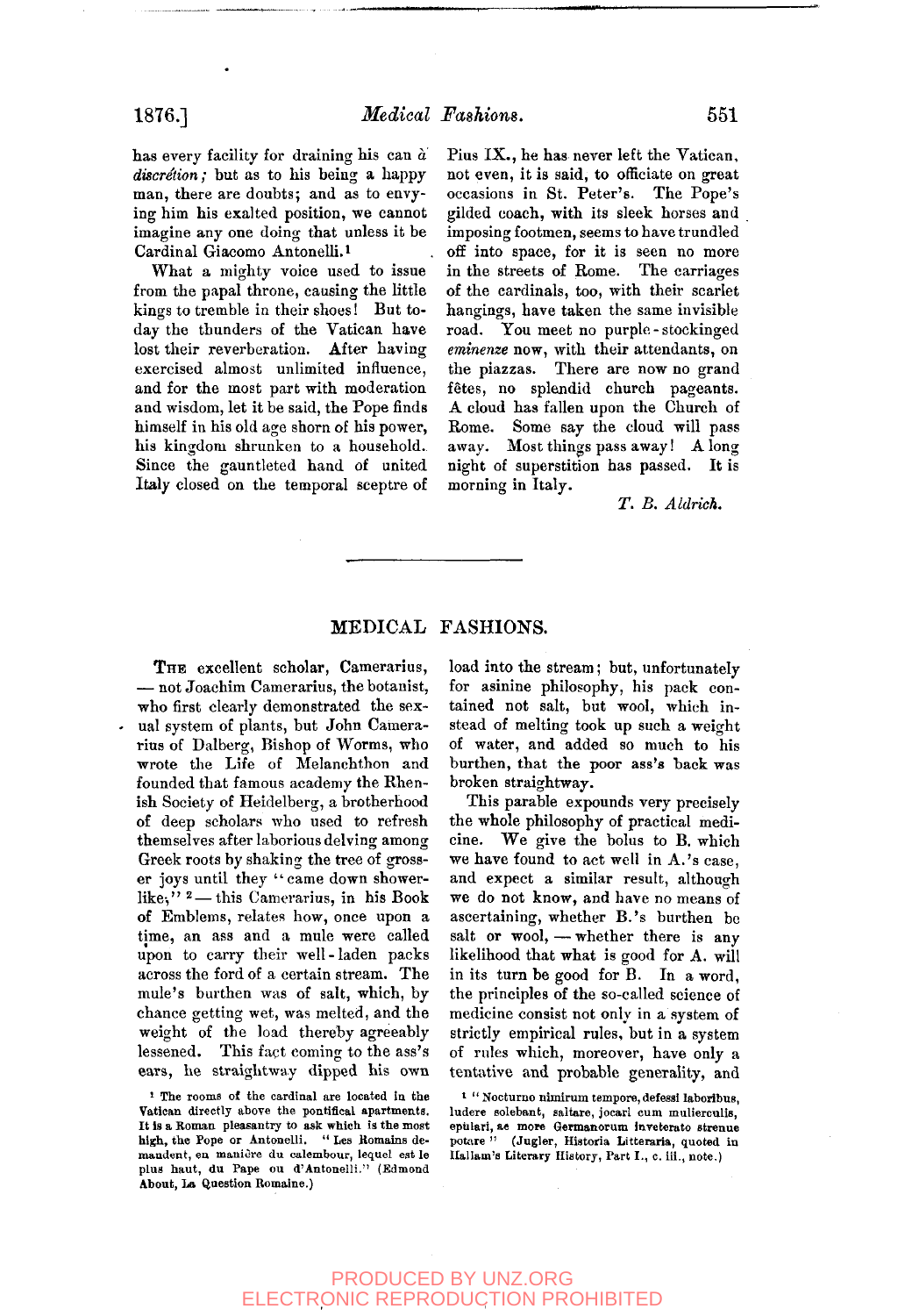which consequently must be put in operation from case to case empirically, as they were conceived.

It is to these facts, and to the circumstance that the practice of medicine is further confused by reason of its having to deal with the idiosyncrasies of men, which are unknown quantities and cannot be generalized, that we must turn when we seek the origin of the contradictions and the logical absurdities which have made every attempt to systematize physic an occasion for ridicule among the philosophers. When Ricardo and Malthus, assuming political economy to be a science, attempted to reduce its scanty and imperfectly determined facts into principles from which to deduce a system, the *reductio ad absurdum* into which they fell made them the laughing-stock of Europe. In face of the statistics proving that the average yield of wheat per acre in England had increased from ten to forty bushels in two generations, Ricardo, by his doctrine of rent, demonstrated beyond contravention that under cultivation land must continually grow poorer and poorer. The doctrine of population held by Malthus, by its elucidation of the immitigable evils consequent upon the inveterate propensity of our race to increase and multiply, logically removed murder from its unhonored conspicuousness as one of the highest of crimes, and placed it in a lofty niche in the temple of the beneficent virtues. And so, likewise, beneficent virtues. And so, likewise,<br>when we see the doctors of all ages squabbling about their systems and their practices, their fastings and their high practices, their rassings and their ingurtheir phicocomy and their tome, their panaceas and their alexipharmics,<br>their in-door regimen and their out-door regiment and their out-door heteroelitical drugs and their heteroclitical drugs, their potions, pills, magistrals, mixtures, precepts, and palliatives,  $-$  as if mankind were a blank wall to be painted a certain color, a log to be hewn into a certain shape, a bottle to be filled with a certain measure, a lump of clay to be molded into a certain figure, instead of being, as it is, a mere aggregation, a society of individuals,<br>each of whom measurably obeys his own

individual law and develops largely his own personal idiosyncrasies; when we inquire a little into " the old debate of medicine," and discover how terribly all the professors therein halt between . antagonistic opinions, how Herophilus wars with Erasistratus, how Alcmæon overthrows Asclepiades, how Hippocrates slaughters his predecessors and Galen slaughters Hippocrates, how Hoffmann and Stahl with scant ceremony dismiss Galen to "the demnition bowwows," and Hahnemann and Priessnitz would dispatch all orthodoxy in search of the same unenviable bourne; when we discover, in fine, that medicine, as it is the most important art in the world to man, so also it is the most unstable, the most vacillating, the most unsatisfactory, and the worst founded of all arts, — when we awake to the consciousness of all these things, we are sorely tempted to confess that Rabelais was not even satirical and scarcely exaggerated when he parodied the logical method of " the faculty," and argued, in behalf of the blood of his beloved grape, that drunkenness is better for the body than physic, " because there be more old drunkards than old physicians."

The ancients had their musical medicine, as well as their unguents and baths, their purgings and fastings, their bloodletting, and their hellebore; the Middle Ages had their metaphysical medicine, as well as their mummies and their magnets, their amulets and their salves, their antimony and their mithridatics; while to - day, contemporary with orthodoxy and homoeopathy and hydropathy, we have the medicine of clairvoyance, a spiritualistic medicine, and a newspaper medicine, all enacting miraculous cures, and all having followers most profitably numerous. We know more about anatomy than was known of old; we know more about pathology; and our *materia medica* ranges somewhat more rationally over a wider field than did that of the past generations. It must be admitted, however, that practice is as imperfect, diagnostic as bewildered, and pharmacy as absurd to-day as it was in the days of Dioscorides, or when the " white witch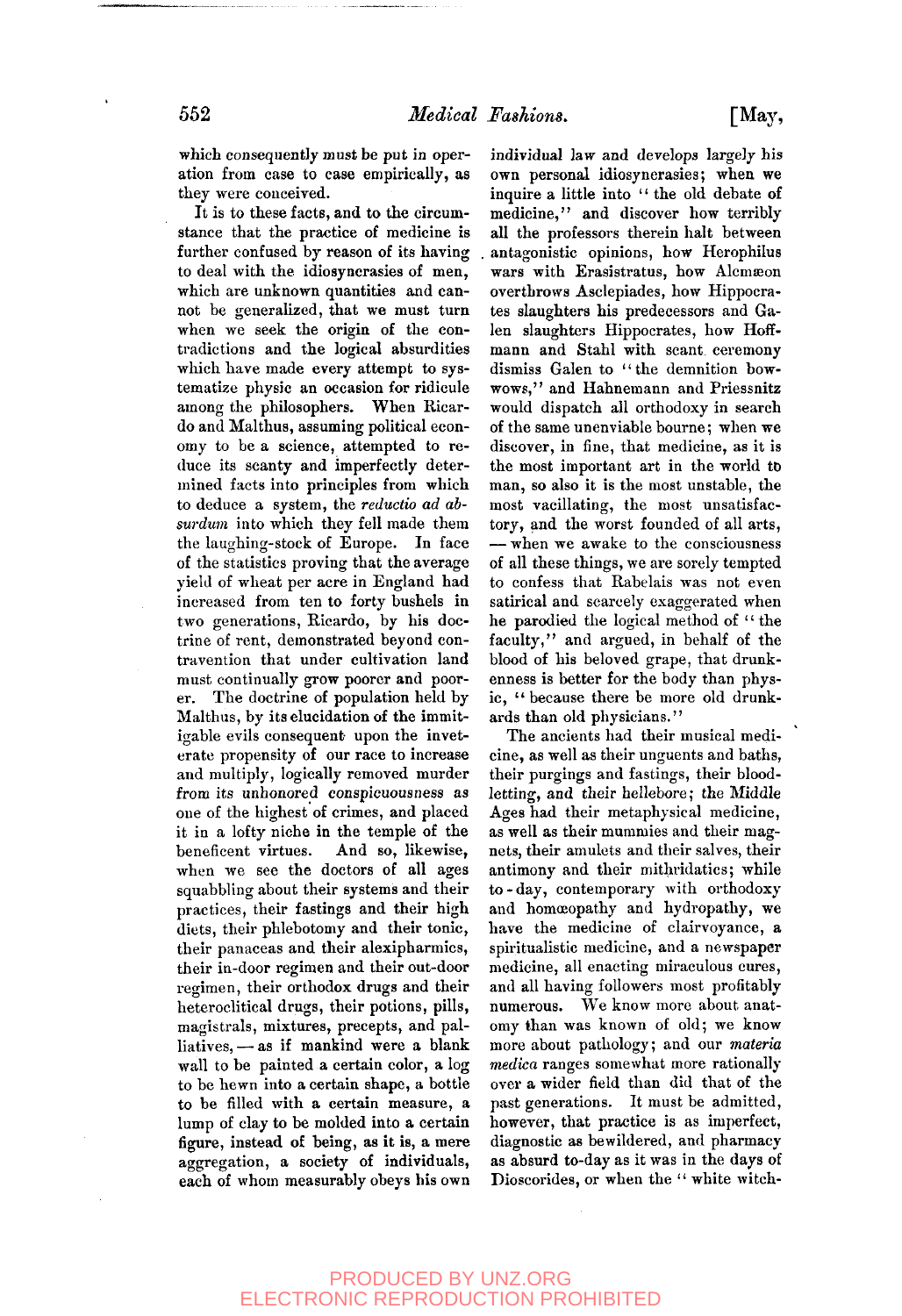es " of old England culled simples beneath a favoring moon. Disease is as rife now as it was then; treatment is of as little efficacy; and people take as many medicines, and are duped as grossly and as blindly in their mad pursuit of health, in the days of telegraphs, Pacific railroads, and universal suffrage, as in the days of Theophrastus and Galen, and of Aldrovandus and Gessner.

To do justice to the curiosities of medical literature would require the zeal of Peiresc, the industry of Burton, and the scope of Isaac Disraeli; the remarkable circumstance about this literature is that its authorities stand to-day almost precisely where they stood in the first ages of medicine, upon the very threshold of a science into which they cannot enter, but where each age fancies itself to have safely arrived. We change the venue, indeed, to borrow language from the courts, but the cause is still the same; no new testimony has been adduced, no new issue can be raised, and adverse judgment has long ago been rendered.

The utmost possible action of medicine, it would seem, is to increase, diminish, or in some way modify the motions natural to the viscera with which it can be brought 'in contact, an effect which, as Montaigne has said, there are a thousand simples in every herb garden to produce; yet, what a weight of materials for fostering the diversity and adding to the confusion of prescriptions do the shelves of our apothecaries groan under! True, the superstition in regard to, these things is not quite so apparent as it formerly was; drugs do not have to be gathered in certain stages of the moon and prescribed aspects of the stars, nor approached backwards with anointed bodies, nor plucked with prayer and incantation; we are not required to make use of profane oaths when we gather cumin seed, nor to draw a line about the black hellebore to insure its efficiency; nor are our pharmacopoeias so full as those of the ancients were of heterogeneous and incompatible compounds, such

as that Venetian mithridate which was made up of two hundred and fifty ingredients, ranging from aloes and red oak bark to the oil of live swallows and the moss from a human skull. But, that certain incongruities palpable to the eye have been expunged is no proof that the essential superstition which regulates the use of these substances has been dispensed with, in favor of a more rational theory of practice consonant with the demands of a more enlightened age. On the contrary, there is just as much pure and unadulterated sortilegy in physic, just as much wild conjecture and haphazard experiment with all the products of the vegetable and animal kingdoms, in insane pursuit of the impossible, as ever there was. There is more of it, probably, than ever before, proportioned to the greater activity of the human mind and the wider limits within which it has to play. There is no new herb or root nowadays fresh - brought to notice from California or Australia, but the faculty run just^as mad about it as the populace run mad after the well-adverpopulate run mad and the weir-adverin the papers of the papers. The papers of the papers of the papers of the papers. The papers of the papers of the papers of the papers of the papers of the papers of the papers of the papers of the papers of the papers of in the papers. There is no new system ur curative process set agog but the faculty hasten to bow before it as the great desideratum, "long hoped for," long. expected. A while ago it was acupuncture, or medicated vapors, or iodine; today it is transfusion of blood, or hypodermic injection; to-morrow it will be something equally foolish and fully as ardently embraced. The case stands to-day precisely as it stood when Pliny wrote,<sup>1</sup> and the shops, now as then, are full to overflowing of inexplicable compositions and mixtures, far-fetched, highpriced, promising much and accomplishing little. We have given up our faith in the herb balin, which was recommended by Xanthus as a specific to restore life to those slain by a dragon; but this is not because we have so much lost faith in the herbs, as in the dragons. We do not mix quite so much morals with our medicine, nor take agate to

turæ inexplicabiles ex Arabia et India, ulteri parve medicina a rubro mari importatur." (Pliny, Natural History, xxiv.)

<sup>&</sup>lt;sup>1</sup> " Fraudes hominum et ingeniorum capturæ, officinas invenire istas, in quibus sua cuique venalis promittitur vita; statim compositiones et mix-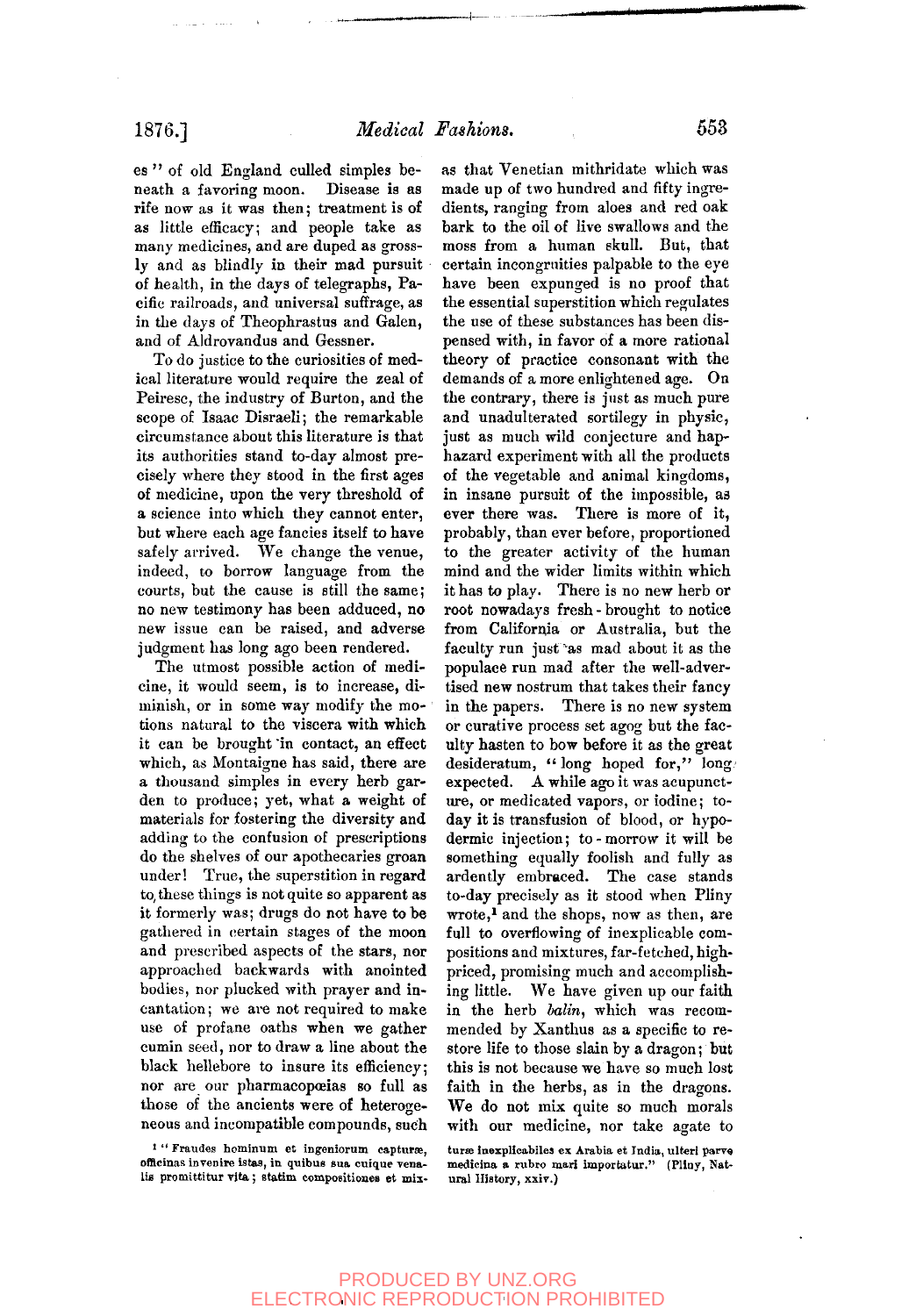make us witty and eloquent, laurel leaves for memory, bird's brains to quicken our invention, lion's marrow to give us strength, as Hercules is fabled to have done. But this is because we are grown more practical; because morals do not enter so deeply into the considerations of our daily life as of old; not because we are medically any wiser. The plain fact is, as it has been stated by Sir Benjamin Brodie,<sup>1</sup> that " there are epidemics of opinion as well as of disease, and they prevail at least as much among the well-educated as among the uneducated classes of society." Man is just as foolish now as he ever was; the only difference between now and then is the different strain upon which his folly runs. What Homer and Plato said of the ancient Egyptians, the modern student of humanity is constrained to say of his contemporaries, that, blinded by the fear of death and the dread of pain, we make ourselves all doctors, and impatiently seek for and implicitly accept specifics and panaceas, because impatiently fancying ourselves to need them. Hence it is that medicine finds it not possible to shake off the trammels of metaphysical conceit, and walk alone in the paths of rational science. To-day, as of old, there is *multa* in *pulsis superslilio ;* to-day, as of old, we cannot bring ourselves not to believe, with Paracelsus and Van Helmont and the Rosicrueians, that health is a specific force or vigor, controlled by the conditions of a certain *archceus,* or fixed principle; and if we can devise the drug or the treatment can ucrise me units or me meaninch, which will reach, touch, and property regulate this principle, we shall be able ich secure, chilen, and bind to but service the boon of boons forever. So it is that we are ever seeking for the universal remedy, the comprehensive method, the catholic system, and doctors and quacks alike are ever tempting us by holding up before our greedy, purblind eyes something that makes pretense to satisfy our desire. At one time it is hellebore, then it is laudanum Paracelsi, that is to save the nations; at one period<br>it is mercury; at another, it is antimony,

<sup>1</sup> Mind and Matter

which, as Burton quaintly says, " is like Scanderbeg's sword, which is either good or bad, strong or weak, as the party that prescribes or useth it." In the palmy days of Salerno, the archaeus was thought to lie perdu in the juices of our common garden sage, so that it grew to be a proverb, " Cur moriatur homo, cui salvia crescit in horto?" John Wesley, who aspired to the cure of bodies as well as souls, and fancied himself — alas, it was only fancy! — as expert in the one office as he undoubtedly was in the other, put a very large trust in what a wicked propensity to alliteration has described as "sulphur and supplication;" while Priessnitz, in our own time, has seemed to find the unmitigated use of cold water a sufficient instrument by which to rescue man from the utmost extremity of any disease.

The faith with which man rushes to embrace all these new methods and cure himself by all these new cures, as soon as they are sprung upon him, is something wonderful, — something pitiful, indeed, and enough to justify the deepest wailings of Pascal and the loudest scorn of Juvenal. Doctor Paris relates that " when the yellow fever raged in America, the practitioners trusted exclusively to the copious use of mercury; at first the plan was deemed so universally efficacious that in the enthusiasm of the moment it was triumphantly proclaimed that death never took place after the mercury had evinced its effect upon the system; all this was very true, but it furnished no proof of the efficacy of that metal, since the disease in its aggravated form was so rapid in its career that it swept away its victims long before the system could be brought under mercurial influence, while in its milder shape it passed off equally well without any assistance from art." Who now depends upon mercury in the treatment of yellow fever? In the olden times the common plan for meeting the horrible emergency of hydrophobia was a rude sort of homoeopathy, consisting in repeated duckings of the patient in sea-water, and the use of charms, amulets, prayer, etc. This treatment, indeed, did not cure, but it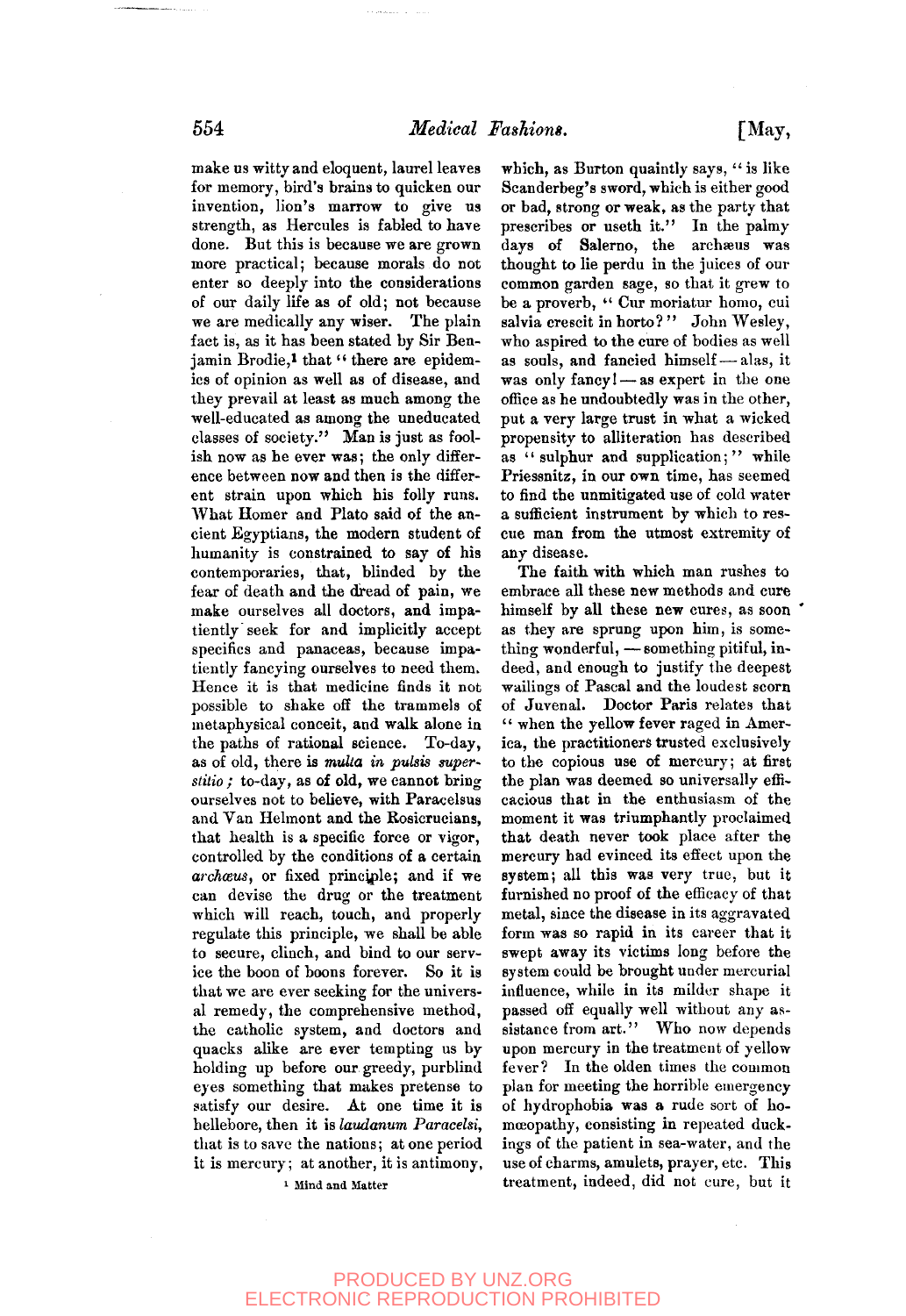went quite as far towards being a specific as Spalding's treatment went, in the end, although, in the first enthusiasm of its use, this was universally thought to have finally conquered that frightful disease, — if disease it be. Dr. Spalding, in 1819, published a pamphlet in which he attempted to show that a decoction of the dried plant of the common Virginia skull-cap 1 was an infallible preventive against the attack of hydrophobia, as well as a cure for the disease after attack. He cited eight hundred and fifty cases of persons bitten, of whom only three were attacked, and these got well; and he likewise claimed to have used it with uniform success upon some eleven hundred animals. What has become of the skull-cap now ? What has so speedily caused its specific functions towards that mysterious disease to become "inoperative, null, and void"? A few years ago a Dr. Fell discovered a certain and infallible treatment for cancer in the external and internal use of the *Sanguinaria Canadensis,* or bloodroot of our forests. He took his remedy to London with him, became rich and great, and was finally put in charge of the cancer-ward at Guy's Hospital, where his system collapsed as suddenly as it had culminated. Not long since a famous doctor in New York introduced the treatment of lung diseases by caustic, and testified that he had performed the operation of passing the escharotic inside the glottis with a probang one hundred thousand times. He performed it once too often; in fact, his probang  $w_0$  wo often, in-fact, his probang was said to have gone astray, he was inthere was another medical bubble pressure  $\frac{1}{2}$  by  $\frac{1}{2}$  and  $\frac{1}{2}$  subsets burster manner, and  $\frac{1}{2}$ about burst. In the same manner, and about the same thine, it was discovered that the compounds known as hypophosphites were specific for pulmonary affections; but consumption has survived even that enthusiasm, while the hypophosphites gather the dust of neglect upon apothecaries' shelves.

What humorism, antipathies, signatures, and congenerous theories have been to the medical systems of the past,

1 *Scutellaria laterifolia.* 

solidism, allopathy, homoeopathy, clairvoyance, etc., are to the medical systems of the present. And, in spite of all the progress and enlightenment so boisterously claimed for this age, I cannot see that its medical *theories* are better founded — if indeed so well founded, so far forth as they are theories — than those of Galen, Paracelsus, Van Helmont. Why should not *dryness* cause baldness, as well as disease of the scalp? Why may not mania and lunacy be attributed to vapors which mount from the stomach to the brain and "color the mind " as the fumes of iodine color clear glass, as well as to any modern theory of excess or defect of function? If the blood be the fountain of disorder, why should not removing a part of it, that a new and purer fluid may take its place, be just as rational treatment as the present one restoring its normal condition by stimulants? Theoretically, solids have no greater claim upon our consideration than juices, stimulation than depletion, than jures, summation than depletion, me to the than the antiprogram treatment. Theoretically, one is quite as rational as the other; practically, we cannot say more than that experience seems to favor the modern method, as indeed it might be supposed to favor the system that yields scope to Nature to do her own work. Such a system, however, is not medicine, but common sense,  $$ quite a different thing from medicine. Humorism, however good in theory, led to a reductio ad absurdum when it was attempted to reduce it to practice. But so did the antiphlogistic treatment, and so will the tonic treatment, in the end. There is hardly a surgeon of the present day who would venture to resort to trepanning in order to set the skull free from the fuliginous vapors that might be oppressing the brain, as certain disciples of Galen have done; but there are still living physicians who have sought to combat the inflammatory symptoms of consumption by reducing the blood antiphlogistically with repeated and powerful doses of calomel; and it is accepted practice to try to

" stir a fever in **the** blood of **age,** 

And make the infant's sinew strong as steel,''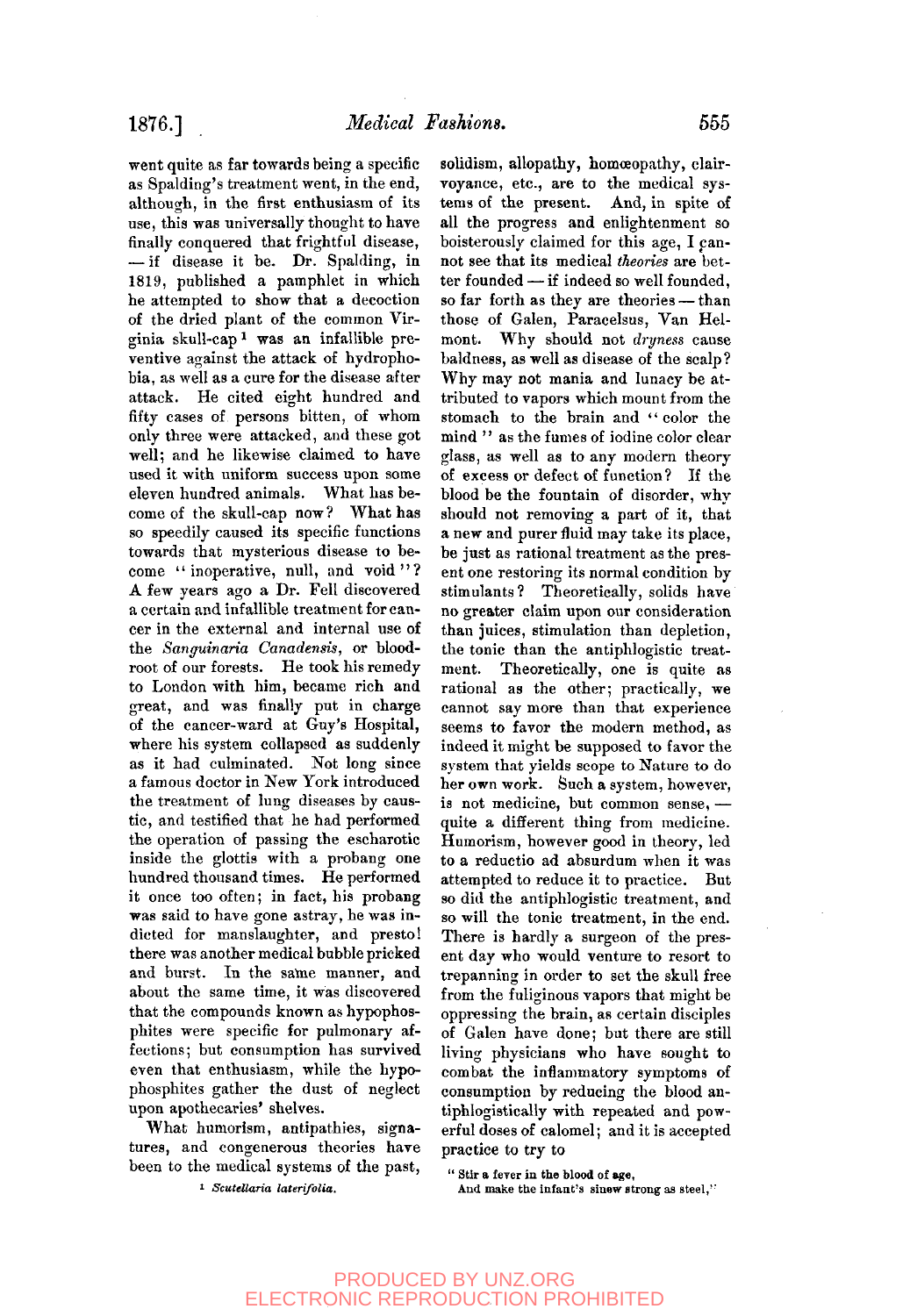There are some curious coincidences between the modern prepossession in favor of clairvoyance as a mode of medicine, and the ancient belief in the doctrine of " signatures." " Spirituales morbi spiritualiter curari debent," said Paracelsus; and the principle is echoed by all the disciples of Mesmer, all the adherents of Swedenborg, and all the believers in spiritualism, od-force, magnetism, etc. That the remedy for a disease is written within the hyperæsthetic consciousness of the invalid himself, or some other nervous person, whence it is to be evoked by certain passes and gesticulations of the hands of a third and strong-minded party, is certainly not less absurd, and certainly not better founded, than that doctrine which assumed that " every natural substance which possesses any medicinal virtue indicates by an obvious and well-marked external character the disease for which it is a remedy, or the object for which it should be employed."<sup>1</sup> Thus, for instance, " Epar lupi epaticos curat; " <sup>2</sup> thus the stone called *ckelidonius,* said to be found in the belly of the swallow, cured lunatics, and made madmen "amiable and merry;" the walnut, as its convolutions indicated, was suited to diseases of the brain; fox-lungs cured asthma; turmeric, because yellow, was effective against jaundice; agaric suited the kidneys; euphrasia, or eyebright, the eye; and cassia, the intestines. Thus also, because a wrong translation of Pliny made him say that goat's blood had power to break the diamond, that albuminous substance was prescribed as a proper solvent for the stone;<sup>8</sup> the leaves of spurge, according as they were plucked, were affirmed to purge upwards or downwards; and Paracelsus, like the homoeopaths of the paraceisus, the the nonneopaths of the present day, tried to arrange a nomenclature for the herbs in his pharmaco-<br>poeia, in which the name of each plant

should express the disease for which it was a specific.

The conclusion towards which we are impelled by all these circumstances is that medicine, after having been in existence many thousands of years, has made but very little advancement; that it is not a science, nor is it likely to become one, at least until the human understanding has been purged of several of the errors which now, like bats, infest its secret places. " There is nothing in the whole workshop of nature," it has been said, " but conjectural medicine hath seized upon it;" yet medicine abides conjectural still, and a thing " more labored than advanced." We cannot even say that the cures it operates are its own work or the patient's destiny; and, in the presence of serious disease, there is nothing so vain and so helpless as physic: —

" Helleborum frustra cum jam cutis ægra tumebit Foscentes videaa."

We see its career down the channel of the ages vexed by a constant ebb and flow of contrary opinions. We see its professors smitten with a constant tendency to rush into some blind enthusiasm, and take up some hour-long madness, in which they believe with all their souls while it is the fashion, and which they reject with fierce disgust after it has gone out of vogue; and we discover, in short, that there were no bigger fools in medicine formerly than there are at present. In this respect, indeed, the contemporaries of Velpeau and Holland, of Brodie and Nélaton, of Carnochan and Leidy, are not superior to the contemporaries of Dr. Slop. "Life is short, cried my father, and the art of healing tedious! and who are we to thank for both the one and the other, but the ignorance of quacks themselves, and the stage-load of chemical nostrums and peripatetic lumber with which in all ages they have first flattered the world, and at last deceived it!"<sup>4</sup>

Philosophy has been called " the medicine of the soul," and we may style medicine the metaphysic of the body;

<sup>1</sup> Paris, Pharmacologia. *'* Galen.

3 Sir Thomas Browne, Vulgar Errors.

\* Sterne, Tristram Shandy.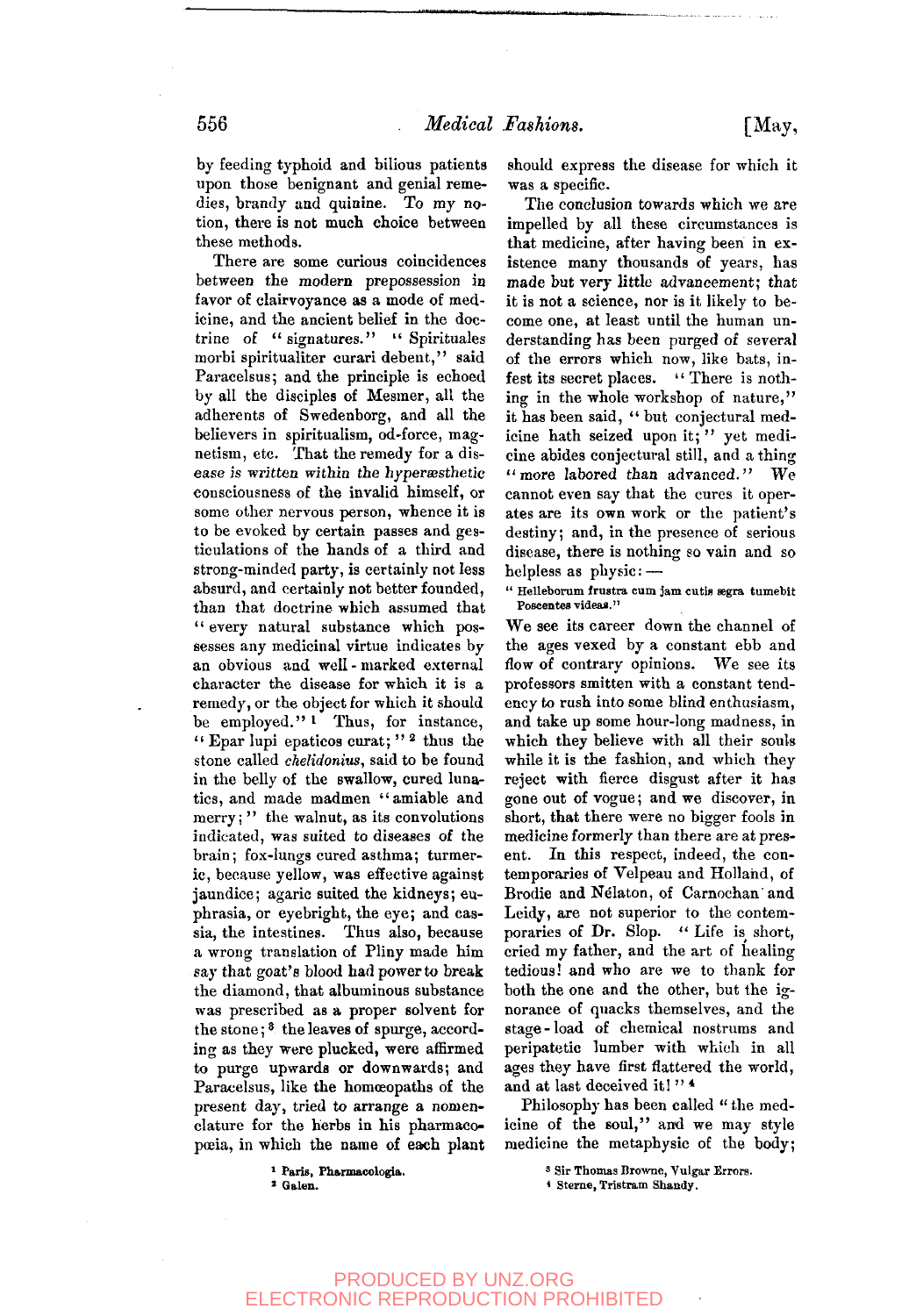and the comparison is as accurate in each case as the conclusion suggested is ominous. There is nothing more indeterminate, nothing more unsatisfactory, than philosophy, unless medicine be that thing. We cannot determine the principles of medicine upon such a basis of reason as will enable us to argue from them without falling into absurdity; nor can we sufficiently agree about, reconcile, and coordinate its facts to build upon them a rational theory. Thus medicine refuses both *a priori* and inductive treatment, and remains a barren wilderness haunted by strange sounds and echoing voices, predominated over by the strident yells of incessant controversy and strife. Meanwhile, those who fancy that, because a function is restored to action consecutively with the taking of a dose of physic, the restoration is due to the dose, — those, for instance, who believe that the exacerbation of a fever has yielded to calomel, or its cold stage been prevented by quinine,— I advise to read the well-known case cited by Dr. Paris, in his Life of Sir Humphry Davy. " The enthusiastic Beddoes, having hypothetically inferred that the inhalation of the nitrous oxide might be a specific for palsy, a patient was selected for trial, and placed under the care of Davy, at the time assistant to Beddoes. Before administering the gas, Davy thought of ascertaining the temperature of the body by the thermometer placed under the tongue. The paralytic, deeply impressed by Dr. Beddoes with the certainty of the success of the remedy, of which he knew nothing, soon after the thermometer nothing, soon arter the thermom- $\frac{1}{t}$  to be the great curative agent current current agent current agent current agent current agent current agent current agent current agent current agent current agent current agent current agent current agent curr that to be the great curative agent, de-<br>clared that he felt somewhat better.  $N$  draw he fell somewhat better. he was deference done, and he was requested to return on the following day. The same form was gone through, with the same results; and at the end of a fortnight the sick man was dismissed cured, no agent of any kind having been employed, except the thermometer."<sup>1</sup> Surely, if the bulb of a thermometer can cure palsy, a bread-pill<br>can cure the fever and ague, and there

is no need to buy quinine at half its weight in gold.

There are suggestions for serious thought in these considerations, and I am not prepared to say, in view of them, and in view of the impressible quality of man's imagination, that Montaigne was so far wrong when he averred that experience had taught him to dread physic, because he saw no class of people so soon sick and so tardily well as that class which lived under its jurisdiction. It is a well-established fact that in 1832, when the cholera raged in this country, the doctors did a great deal to increase people's liability to be seized by the disease, by the debilitating character of the regimen to which they insisted everybody should confine himself.

It is a nice question, in many cases, which has done the more hurt, the disease or the remedy; whether, for instance, the child's health suffer more from the intestinal parasites which vex him, or from the destructive purgatives employed as anthelmintics; whether the cancer or the knife produces death more speedily; whether calomel and quinine be not pretty much such friends to the sick man as La Fontaine's good-natured bear was to the gardener, whose mouth he crushed while trying to brusli the flies off as he slept. It is an equally nice question to determine whether there ever really does occur a critical period in any disease, when the direct action of actual medicine,^er *se,* can turn back the wavering life from the jaws of death to the flowery meads of reëstablished health; or, granting the possibility of such a rare occurrence, do we not run too great risk, as a rule, to be able to profit by it? These are nice questions, as I have called them, nor does the present condition of medicine entitle us to expect to see them answered. For these reasons, among many others, medicine cannot be called a science.

It must not be supposed, however, that the doctor's office is to become a sinecure because his drugs are voted rubbish and his methods false. On the contrary, we shall need him quite as much, and his advice will be more valu-

1 Dr. Dunglisou's New Remedies.